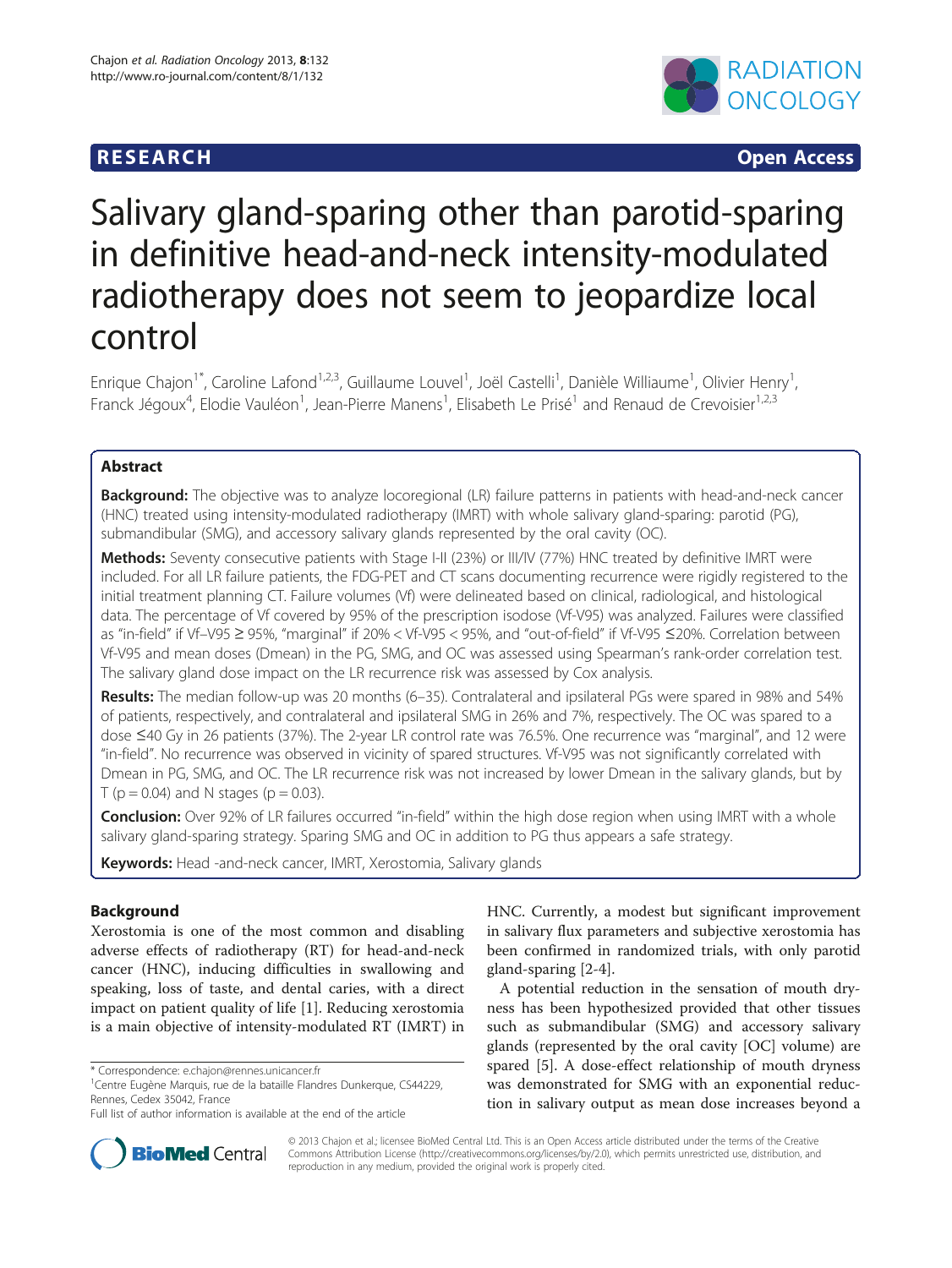threshold of 39Gy [\[6](#page-7-0)]. Moreover, significantly superior unstimulated salivary flow and xerostomia grades were correlated in prospective studies with contro-lateral SMG-sparing [\[7](#page-7-0)]. However, the SMG and OC are usually in close relationship with planning target volumes (PTV) as are the oropharyngeal mucosa and the Level II lymph nodes. Consequently, there is a risk of under-dosing these target volumes, which would increase locoregional (LR) recurrences. In contrast to parotid gland (PG)-sparing IMRT, safety data with SMG- and OC-sparing is scant. Saarilahti K et al. [\[8](#page-7-0)], reported that SMG-sparing using IMRT is feasible in selected patients, with no cancer recurrences observed at the vicinity of spared SMG. A recent update of this series involving a larger cohort of patients confirmed the initial results [\[9](#page-7-0)].

This report aimed to analyze the LR failure patterns in HNC patients treated with definitive IMRT using a comprehensive approach for salivary gland-sparing, which integrated in the planning process not only PG but also SMG and accessory salivary glands represented by OC, when definitive bilateral neck RT was indicated.

#### **Methods**

#### **Patients**

Between September 2009 and August 2011, 111 consecutive patients with histologically confirmed squamous cell carcinoma of head and neck were treated with IMRT at the Eugene Marquis Cancer Center radiotherapy department (Rennes, France). Overall, 41 patients who received postoperative IMRT or unilateral neck irradiation were excluded from analysis. The remaining 70 who received definitive and bilateral neck IMRT were analyzed.

Of the 70 patients, 54 exhibited locally-advanced AJCC (American Joint Committee on Cancer) Stage (III-IV) disease and 16 early-stage (I-II) disease. The patient clinical characteristics are summarized in Table 1. Staging evaluation included complete history and physical examination, appropriate endoscopic examination under anesthesia, which consisted of biopsy with detailed disease mapping and contrast-enhanced computed tomography (CT) scan of head, neck, and thorax. The 18-fluorodeoxyglucose (FDG) positron emission tomography (PET)-CT scans were obtained before treatment start, 3 months after the end of RT, and in case of suspected recurrence.

#### Radiotherapy

All patients received definitive external beam RT using step and shoot IMRT or volumetric modulated arc therapy (VMAT). Patients were immobilized in supine position with custom aquaplast masks holding both neck and shoulders. CT contrast-enhanced images indexed every 2-3 mm were acquired extending from the vertex to the carina (Brilliance, Big Bore, Philips, Netherlands).

#### Table 1 Demographic, tumor and treatment characteristics of the 70 patients

| Characteristic                        | N (%)        |
|---------------------------------------|--------------|
| Age (y)                               |              |
| Median                                | 61           |
| Range                                 | 41-91        |
| Gender                                |              |
| Male                                  | 62           |
| Female                                | 8            |
| Primary site                          |              |
| Oral cavity                           | 8            |
| Oropharynx                            | 31           |
| Hypopharynx                           | 17           |
| Larynx                                | 10           |
| Nasopharynx                           | 3            |
| Unknown primary                       | $\mathbf{1}$ |
| Tumor stage                           |              |
| T <sub>0</sub>                        | $\mathbf{1}$ |
| T1                                    | 5            |
| T <sub>2</sub>                        | 22           |
| T <sub>3</sub>                        | 25           |
| T <sub>4</sub>                        | 17           |
| Nodal stage                           |              |
| N <sub>0</sub>                        | 18           |
| N1                                    | 16           |
| N <sub>2</sub> a                      | 3            |
| N <sub>2</sub> b                      | 20           |
| N <sub>2c</sub>                       | 8            |
| N <sub>3</sub>                        | 5            |
| Overall stage                         |              |
| $\begin{array}{c} \hline \end{array}$ | $\mathbf{1}$ |
| $\begin{array}{c} \hline \end{array}$ | 15           |
| $\begin{array}{c} \hline \end{array}$ | 9            |
| $\overline{N}$                        | 45           |
| Radiotherapy                          |              |
| Step and Shoot IMRT                   | 65           |
| Volumetric Modulated Arc Therapy      | 5            |
| Chemotherapy                          |              |
| Concurrent                            |              |
| Cisplatin                             | 22           |
| Carboplatin/5-Fu                      | 7            |
| Cetuximab                             | 12           |
| Induction + concurrent                | 7            |
| No chemotherapy                       | 22           |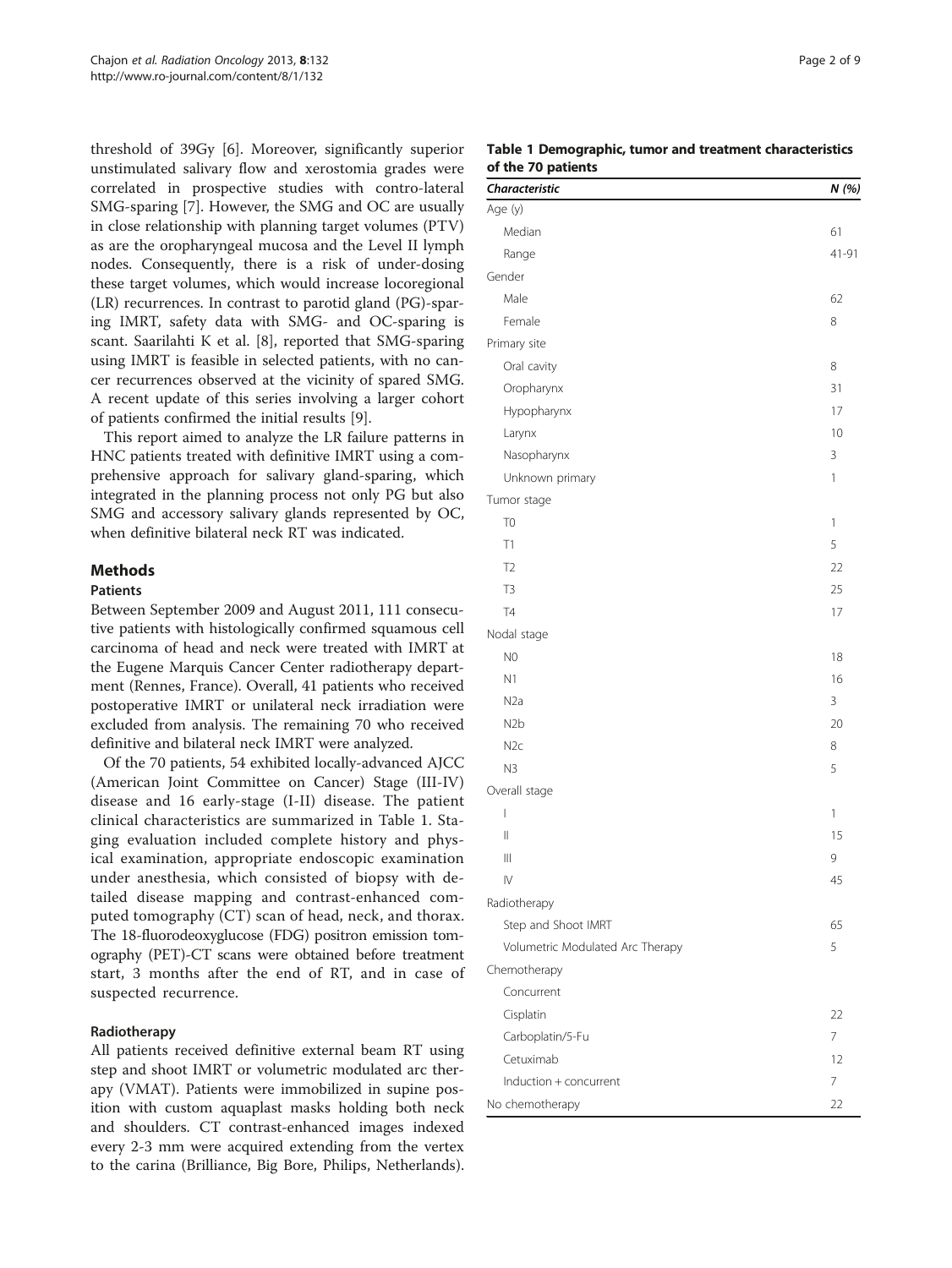Target and organs at risk (OAR) volumes were delineated slice by slice on CT images. The gross tumor volume (GTV) was defined by clinical examination, computed tomography, and FDG-PET scan. The GTV encompassed all visible and palpable primary and nodal diseases. The high-risk clinical target volume (CTV) was defined by GTV plus areas potentially containing microscopic disease limited by anatomic barriers or by GTV plus 10 mm margin when an anatomic barrier was not clearly identified (ex: tongue base), or when the lymph node levels containing involved lymph nodes and neighboring node levels were considered at risk of subclinical involvement greater than 15-20% [\[10](#page-7-0)]. The low-risk CTV encompassed the remaining lymph node areas considered at low-risk (greater than 5%) for potential microscopic spreading [[11,12](#page-7-0)]. The planning target volume (PTV), aimed to account for setup uncertainties, was defined using an additional margin of 5 mm around the GTV (PTV66 or 70), the high-risk CTV (PTV60 or 63), and the low-risk CTV (PTV54 or 56).

Patients with Stage I-II disease were treated with a simultaneously modulated accelerated RT (SMART) technique: The dose prescribed was 66Gy in 2.2Gy daily fractions over 30 days to the PTV66; 60Gy in 2Gy daily fractions to the PTV60; and 54Gy in 1.8Gy daily fractions to the PTV54 [[13](#page-7-0)].

Patients with locally-advanced disease (Stage III-IV) were treated with a simultaneously integrated boost (SIB) technique: The dose prescribed was 70Gy in 2Gy daily fractions over 35 days to the PTV70; 63Gy in 1.8Gy daily fractions to the PTV63; and 56Gy in 1.6Gy daily fractions to the PTV56 [\[11](#page-7-0)].

OAR included the spinal cord, brainstem, mandible, larynx, bilateral inner ears, esophagus, pharyngeal constrictors, OC, parotid glands, and SMG. In nasopharyngeal, oropharyngeal or laryngeal cancer cases, selective Level IB-sparing was considered in the N0 neck or if Level II was not grossly involved (no more than  $1-2$ lymph nodes of no more than 3 cm in diameter). In patients with well-lateralized primary OC (gingivobuccal mucosa or alveolar ridge) tumors and early stage, selective controlateral SMG-sparing was also considered.

#### Dosimetric considerations

Treatment planning was carried out on the Pinnacle (Version 9.0) treatment planning system, using 6MV photon beams from an Elekta Synergy linear accelerator. The highest priority was assigned to PTVs with the following constraints: more than 95% of any PTV should receive more than 95% of the prescribed dose or more than 98% of any PTV should receive more than 90% of the prescribed dose; no more than 20% of any PTV could receive more than 110% of the prescribed dose; no more than  $1\%$  or  $1 \text{ cm}^3$  of the tissue outside the PTV should receive more than 110% of the dose prescribed to the primary dose target (PTV 70 or 66).

The following OAR dose constraints were used [\[14](#page-7-0)]: brainstem and spinal cord maximum doses (D2%) were 50Gy and 45Gy, respectively; for the parotid glands, mean dose (D *mean*) was <26Gy or the maximum dose received by 50% of the volume was <30Gy; for the SMG, D *mean* was ≤39Gy; for OC (defined as previously de-scribed by Eisbruch et al. [[5\]](#page-7-0)), D *mean* was as low as possible; for the larynx, D mean was ≤45 Gy; for the pharyngeal constrictors, D *mean* was  $\leq 40$  Gy; for the esophagus, D *mean* was  $\leq$ 35 Gy; for the inner ears, D *mean* was ≤40Gy; for the mandible, D2% was ≤65Gy.

#### Definition and dosimetric analysis of failure volumes (Vf)

For all patients with local or regional failure, FDG-PET and CT scans of the recurrence were rigidly registered to the initial treatment planning CT data set using Pinnacle Version 9.2. Failure volumes (Vf) were defined and delineated taking into account clinical, radiological, and histological data. Dose-volume histograms (DVH) were calculated in order to analyze the dose of irradiation received by Vf. Failures were classified as "in-field" if >95% of Vf was covered by 95% of the prescription isodose (as shown in Figure [1\)](#page-3-0), as "marginal" if 20%-95% of Vf was encompassed by 95% of the prescription isodose (as shown Figure [2\)](#page-4-0), and as "out-of-field" if <20% was contained within the 95% of corresponding PTV isodose line [\[15](#page-7-0)].

#### Statistical analysis

Cumulative incidence of LR failure and overall survival (OS) were estimated using the Kaplan-Meier method. The relapse time to treatment failure was calculated using the first RT day as the starting point. Persistent disease was defined if tumor presence was proven within 6 months following RT completion. Disease recurrence was defined as tumor appearing more than 6 months after therapy completion. Correlation between Vf-V95 and mean doses in salivary glands (PG, SMG, and OC) was assessed using Spearman test. The impact of dose parameters on LR recurrence risk was assessed by Cox analysis.

All analyses were performed using Statistical Package for the Social Sciences, Version 10.0 (SPSS, Chicago IL).

### Results

#### Failure patterns

The median time from treatment to last follow-up was 20 months (6 to 35 months). The 2-year Kaplan-Meier cumulative incidence of LR control and OS were 76.5% (95% confidence interval [CI]: 69-89%) and 95% (95% CI: 90-100%), respectively. Of the 16 patients who presented disease-related events, 13 exhibited LR failures and three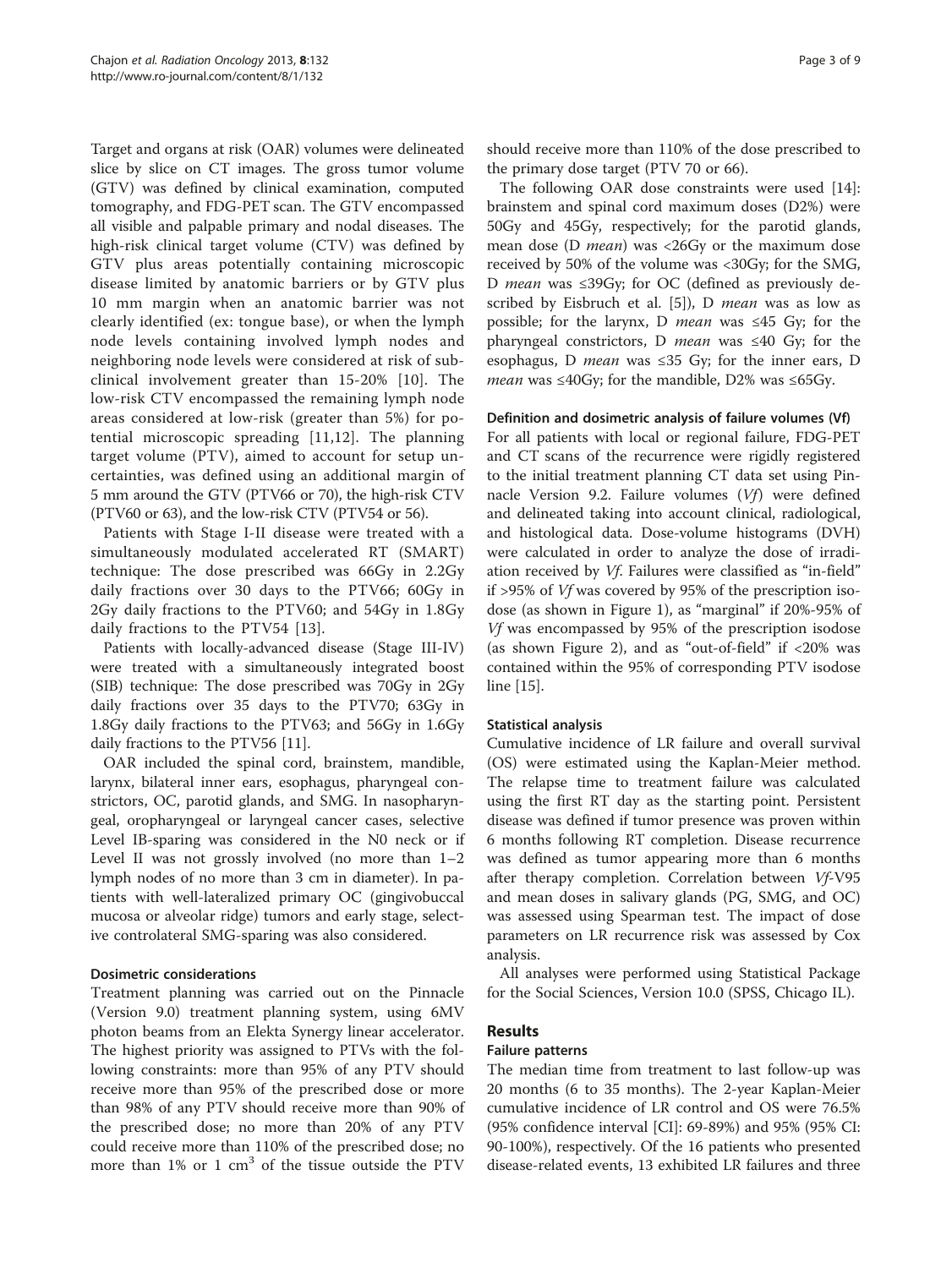<span id="page-3-0"></span>

had distant metastasis without LR failure. Of the 13 patients who developed LR failures, four displayed isolated local failure, four isolated regional failure, two local and regional failures, and the remaining three simultaneous LR and distant relapses. The clinical and dosimetric characteristics of the 13 LR failure patients are summarized in Table [2.](#page-4-0)

Almost all recurrences occurred in previous disease areas. Only 1 of the 13 LR relapse patients exhibited a marginal failure, with the remaining 12 presenting with truly in-field failure within the high-dose region (PTV66-70). None of the study cohort patients had out-of-field LR failure. In the marginal failure patient, local recurrence developed in the primary site initially covered by 95% of 70Gy isodose. There was only one recurrence in the contralateral neck. This patient with persistent T2N2bM0 laryngeal squamous cell carcinoma underwent total laryngectomy with bilateral neck dissection. The final pathology report confirmed LR disease persistence, with metastatic disease in a solitary small node involving contralateral Level IV

nodal region considered at low-risk of subclinical disease (PTV56) in the RT treatment plan. In none of the patients relapse occurred in the vicinity of the spared parotid gland or SMG, or in the spared OC.

Surgical salvage for LR failure (either persistent or recurrent disease) was attempted in five patients.

#### Salivary gland-sparing

Contralateral parotid glands were spared in 98% of patients, and ipsilateral parotids in 54%. Concerning SMG, 18 (26%) contralateral glands were spared, and ipsilateral SMG were deemed to have been spared in only five. In these patients, ipsilateral Levels II and III were considered at low-risk, and the RT dose was 54-56Gy. In the other 13 (19%) patients, doses to the SMG were below 50Gy. The OC was spared to a dose ≤40Gy in 26 patients (37%), and to a dose <50Gy in another 30% (21 patients). Dosimetric data is detailed in Table [3](#page-5-0).

Xerostomia was assessed according to radiation therapy oncology group (RTOG) criteria [[16\]](#page-7-0). At the last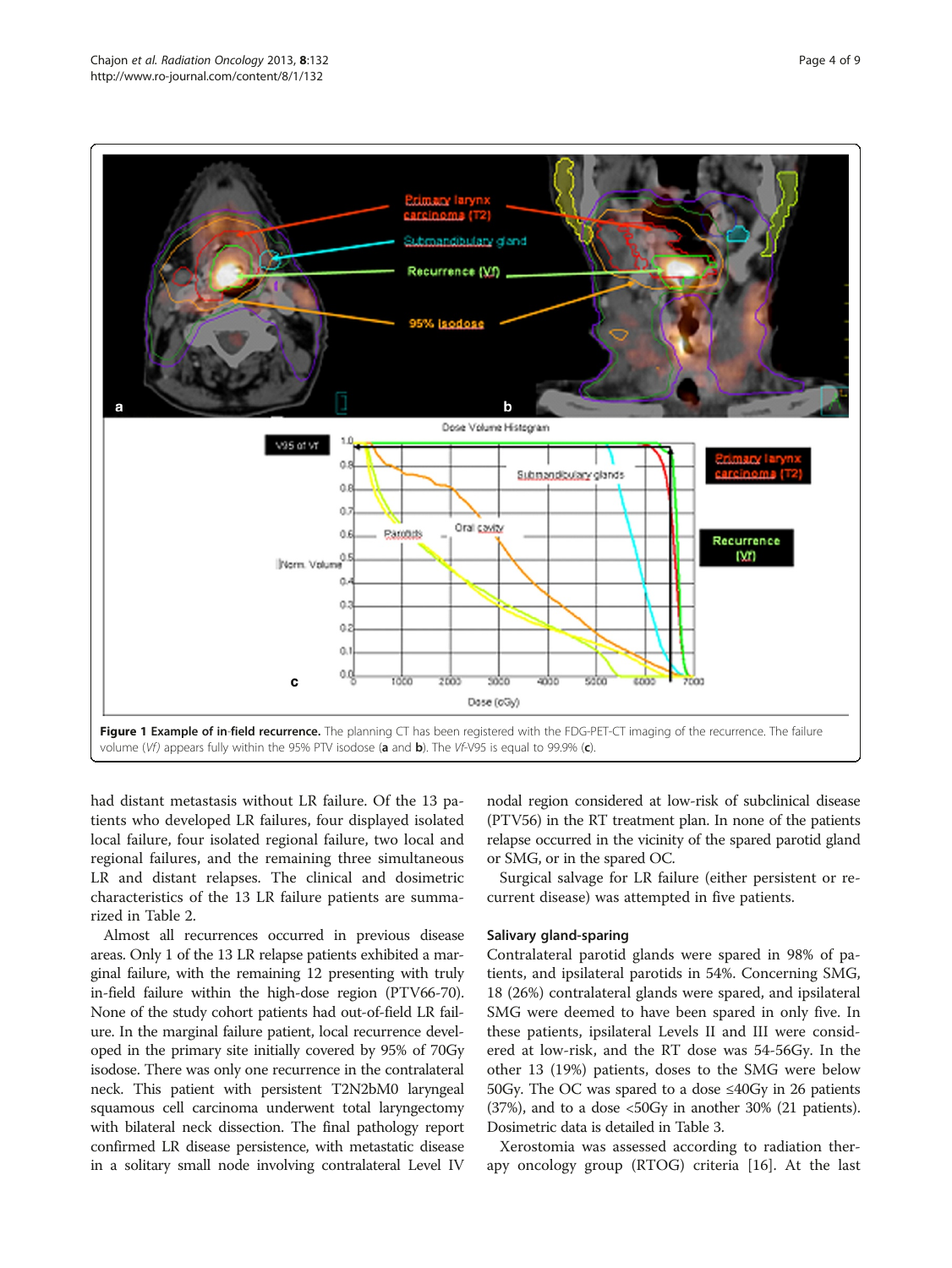<span id="page-4-0"></span>

Table 2 Characteristics and dose volume data for patients with a locoregional failure

volume (Vf) appears partially outside the 95% PTV isodose (a and b). The VF-V95 is equal to 50% (c).

1000

2000

 $\alpha$ 

αġ

C

| No. | <b>Primary site</b> | T stage        | N stage          | V95 of the PTV | Location of the Vf | Vf-V95* (site of failure) | Time to recurrence (months) |  |  |
|-----|---------------------|----------------|------------------|----------------|--------------------|---------------------------|-----------------------------|--|--|
|     | Oropharynx          | T3             | N2b              | 95%            | In-field           | 99% (N)                   | 8                           |  |  |
| 2   | Larynx              | T <sub>2</sub> | N2c              | 93%            | In-field           | 99% (N)                   | persistence                 |  |  |
| 3   | Oral cavity         | Τ4             | N <sub>2c</sub>  | 92%            | In-field           | 99% (T)                   | persistence                 |  |  |
| 4   | Larynx              | T3             | N <sub>2c</sub>  | 95%            | Marginal           | 50% (T)                   | 9                           |  |  |
| 5   | Oropharynx          | Τ4             | N <sub>3</sub>   | 97%            | In-field           | 100% $(T + N)$            | 7                           |  |  |
| 6   | Oral cavity         | Τ4             | N <sub>0</sub>   | 98%            | In-field           | 99% (T)                   | 16                          |  |  |
| 7   | Hypopharynx         | T <sub>3</sub> | N2c              | 96%            | In-field           | 94% (N)                   | 15                          |  |  |
| 8   | Oropharynx          | T3             | N <sub>2</sub> b | 89%            | In-field           | 100% (N)                  | 15                          |  |  |
| 9   | Oropharynx          | T <sub>3</sub> | N <sub>1</sub>   | 96%            | In-field           | 100% (N)                  | persistence                 |  |  |
| 10  | Oral cavity         | T <sub>3</sub> | N <sub>2</sub> a | 96%            | In-field           | $95\%$ (T + N)            | 10                          |  |  |
| 11  | Larynx              | T <sub>2</sub> | N <sub>2</sub> b | 95%            | In-field           | 100% (T) 100% (N)         | persistence                 |  |  |
| 12  | Oropharynx          | T <sub>3</sub> | N <sub>2</sub> b | 97%            | In-field           | 99% (T)                   | 8                           |  |  |
| 13  | Hypopharynx         | T3             | N <sub>2</sub> b | 99%            | In-field           | 100% $(T + N)$            | 9                           |  |  |

Figure 2 Example of marginal recurrence. The planning CT has been registered with the FDG-PET-CT imaging of the recurrence. The failure

Dose (cGy)

3000

4000

5000

6000

7000

 $\frac{1}{8000}$ 

Abbreviations: Vf failure volume; T Tumor; N Node, \* Percentage of Vf covered by 95% of the prescription dose.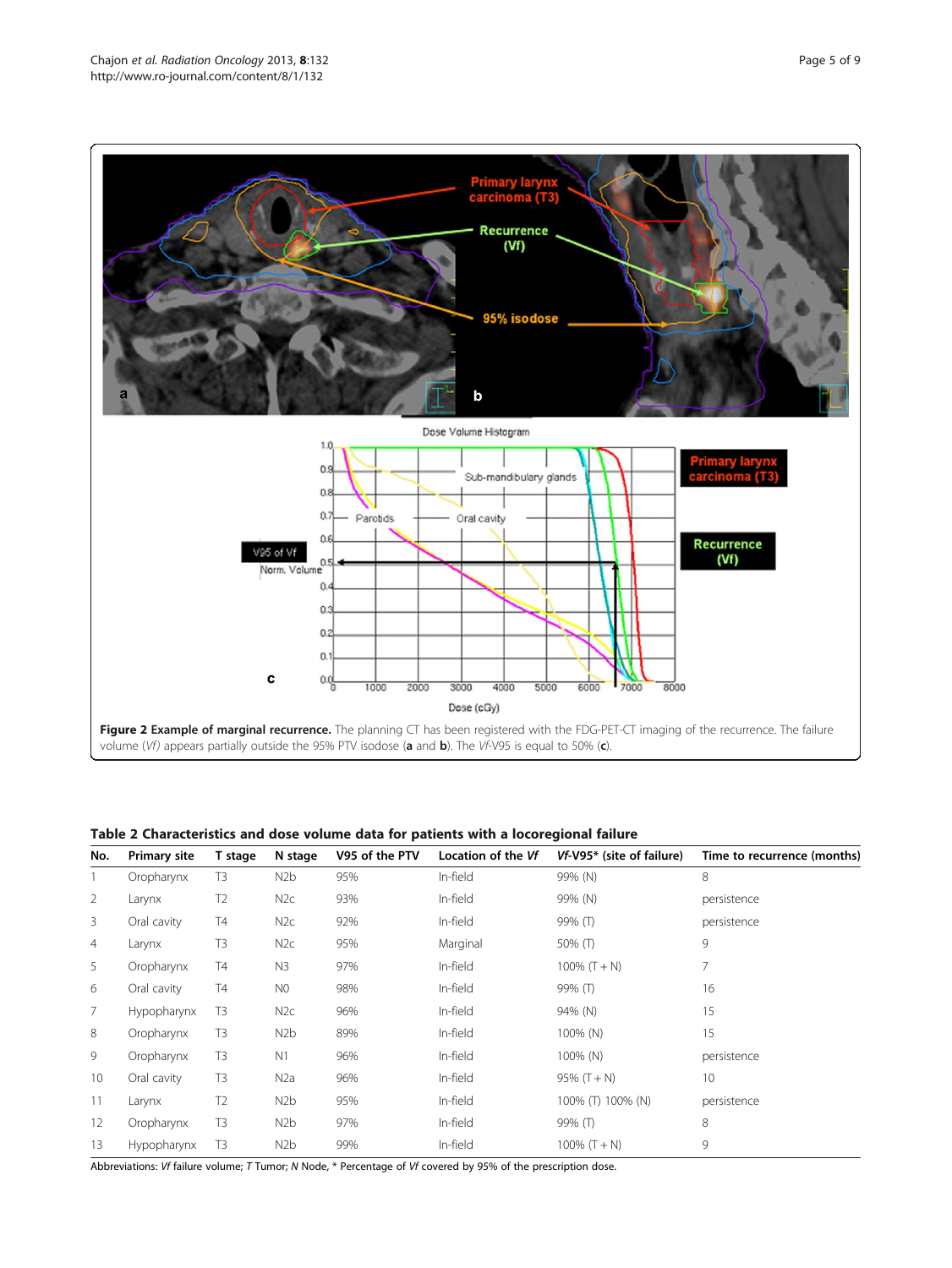<span id="page-5-0"></span>Table 3 Mean doses to the spared salivary glands and oral cavity by primary tumor site

| <b>Tumor site</b> | Patients (nb) | Ipsilateral PG          |                         | Contralateral PG        |                         | Ipsilateral SMG         |                         | <b>Contralateral SMG</b> |                         | oc  |                         |
|-------------------|---------------|-------------------------|-------------------------|-------------------------|-------------------------|-------------------------|-------------------------|--------------------------|-------------------------|-----|-------------------------|
|                   |               | No. of spared<br>glands | Mean dose Gv<br>(range) | No. of spared<br>glands | Mean dose Gv<br>(range) | No. of spared<br>glands | Mean dose Gy<br>(range) | No. of spared<br>glands  | Mean dose Gy<br>(range) | Nb  | Mean dose Gy<br>(range) |
| Oral cavity       | 8             |                         | 31 (29.4-32.5)          | 8                       | $27.1(16-31.7)$         | <b>NS</b>               | <b>NA</b>               | ΝS                       | <b>NA</b>               | NS. | <b>NA</b>               |
| Oropharynx        | 31            | 12                      | $28.6(25-31.5)$         | 30                      | 27.5 (23.6-32.2)        |                         | $35.5(33-38)$           | 8                        | 33.8 (29 - 36.5)        |     | 34.2 (29.7-38.2)        |
| Hypopharynx       | 17            | 9                       | 28.9 (24.4-31.5)        | -17                     | 27.6 (22.9-34.4)        |                         | 39.6                    | 4                        | 36.1 (28.7-39.5)        | 9   | 34.8 (30.5-40)          |
| Larynx            | 10            | 9                       | 26.8 (20.7-33.2)        | 10                      | $25(19.1-30.1)$         |                         | 34.9                    |                          | 36.7 (34-39)            | 9   | $30.5(23 - 39.7)$       |
| Nasopharynx       |               |                         | 30.2 (30.4-30)          |                         | 27.8 (26.7-28.7)        |                         | 38                      |                          | 33.1 (30.3-35.8)        |     | 33.5 (29.7-35.2)        |
| Unknown primary   |               |                         | 32.5                    |                         | 17.3                    | <b>NS</b>               | <b>NA</b>               |                          | 28                      |     | 44.3                    |

Abbreviations: PG parotid gland; SMG submandibular gland; OC oral cavity; NS Non spared; NA Non applicable.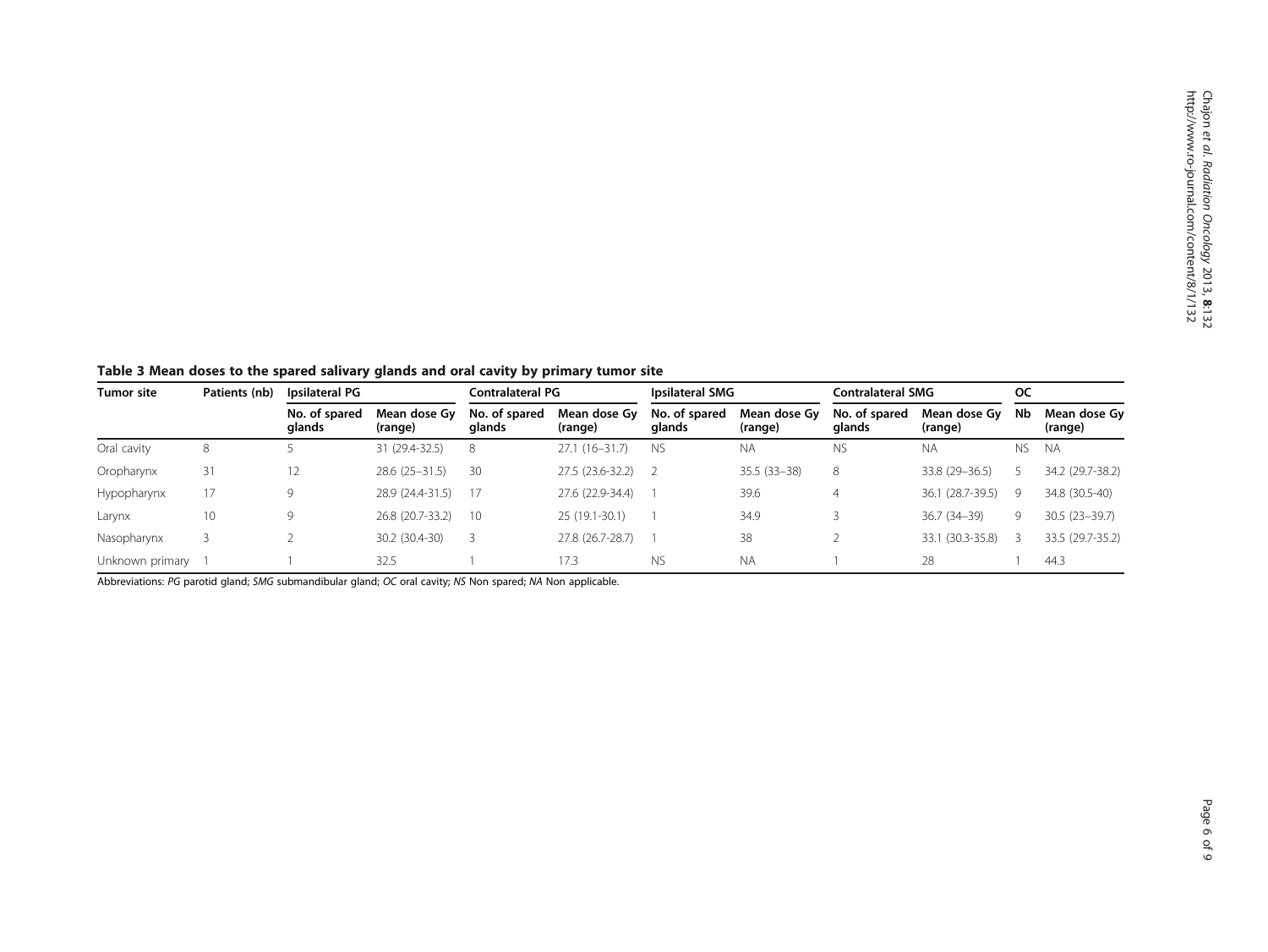follow-up visit, none of the patients had developed Grade 3 permanent xerostomia, and 18.4% presented Grade 2 xerostomia.

#### Correlation test and impact of dose parameters on local recurrence risk

In LR failure patients, Vf-V95 did not significantly correlate with the mean dose in both the ipsilateral and contralateral salivary glands (PG, SMG, and OC). The primary cancer stage and N stage were the only parameters significantly increasing local failure risk  $(p = 0.04$ and  $p = 0.03$ , respectively). The LR recurrence risk was increased neither by lower dose in the salivary glands nor by PTV coverage (V95).

#### **Discussion**

This report aimed to analyze failure patterns in HNC patients treated with a comprehensive approach for salivary gland-sparing using definitive IMRT. With 2-year LR control rates of 76.5% and OS of 95%, the treatment outcomes presented in this report are consistent with those of other patient series treated with parotid-sparing RT [[15,17,18](#page-7-0)]. The recently-published randomized PARSPORT trial has proved that both objective and subjective xerostomia was significantly improved when parotid gland-sparing IMRT was compared with conventional RT [\[3\]](#page-7-0). However, there was concern about the higher number of locoregional recurrences in the IMRT arm (12 patients in the IMRT arm versus seven in the conventional arm). Though this difference was not statistically significant, some questions have been raised regarding treatment reproducibility in different centers, evaluation methodology for locoregional tumor extension, as well as delivery accuracy of IMRT. As part of quality control practices, individual center evaluation appears appropriate when a new treatment approach is adopted. On the whole, the number of marginal recurrences published in scientific literature was around 1.5%, depending on the series [[19](#page-7-0)]. In our study, almost all recurrences occurred in-field in the high-dose volume region, and there was only one marginal recurrence. In none of the patients did recurrence occur in the vicinity of the parotid glands, SMG, or OC that were supposed to be spared. Even if our series comprised a relatively limited number of recurrences, this in-field high-dose recurrence rate data allows us to conclude that local control was not compromised by SMG, OC, and parotid gland-sparing strategy. Patterns of failure may depend also on the primary tumor sites thus an increase in the number of patients by tumor sites would have refined the results. A high Evidence-Based Medicine level would have however imply a non-inferiority design of the study.

Scarce data has been published concerning the safety of both SMG and OC preservation. A series published by Saarilahti et al. [[8\]](#page-7-0), and recently updated by Collan

et al. [\[9](#page-7-0)] involving 80 patients treated using definitive RT (49%) and post-operative RT (51%) with the objective of parotid gland and SMG-sparing, showed no recurrences in the vicinity of spared structures, with mean doses ≤33.6Gy to SMG. Achieving such dose levels without underdosing the neighboring PTV is a challenge, particularly in patients with locally-advanced disease (77% in our study) who are unsuitable for surgical therapy. Without a doubt, the most reliable prognostic information is obtained from the pathology report when surgery is the primary management method. In the postoperative setting, dose levels are accurately adapted depending on the risk level. Given this context, other options for SMG-sparing have been explored. For instance, SMG transfer prior to RT could be an option for patients scheduled to undergo primary surgery with lowrisk of contralateral lymph node Level IB involvement. This surgical technique has recently proven to be reproducible in a multicenter setting [[20,21\]](#page-7-0).

The key role of SMG and minor salivary glands in the production of unstimulated saliva and in subjective sensations of xerostomia is today well-recognized [\[5](#page-7-0)[,22](#page-8-0)]. Dose levels administered to SMG and minor salivary glands represented by the OC were identified to be significant predictors of patient-reported xerostomia <sup>5</sup> . More recently, Little et al. [[22\]](#page-8-0) showed xerostomia to be favorably affected by reducing the dose administered to all salivary glands other than parotid. Low patientreported and observer-graded xerostomia was observed if the contralateral SMG mean dose was <50Gy and the OC mean dose <40Gy in patients whose bilateral parotid glands were spared as much as possible.

In our study involving mainly patients with locallyadvanced disease, contralateral parotid glands were spared in 98% of patients, and ipsilateral parotid glands in 54%. Only 26% of contralateral SMG were spared to a dose <39Gy, because lymph node Level II was frequently considered at high-risk and treated to a dose of 60-63Gy. However, doses <50Gy were achieved in 51% of SMG. Achieving dose levels <50Gy to SMG when radical RT is used as primary therapeutic modality is presumed more realistic than <39Gy. In addition, we were able to keep mean doses to the OC <40Gy in 37% of patients. The SMG could not be spared mainly for OC primaries in our series, since they were not well lateralized and they were advanced stage. The majority of the small OC tumors are usually treated by surgery. In relation to OC-sparing, it should be noted that a substantial proportion of patients (44%) presented with oropharyngeal primary tumors and 11% with oral cavity primary tumors, which exposed this structure to highdose levels.

As for xerostomia, although our retrospective study has its limitations, we would like to highlight that only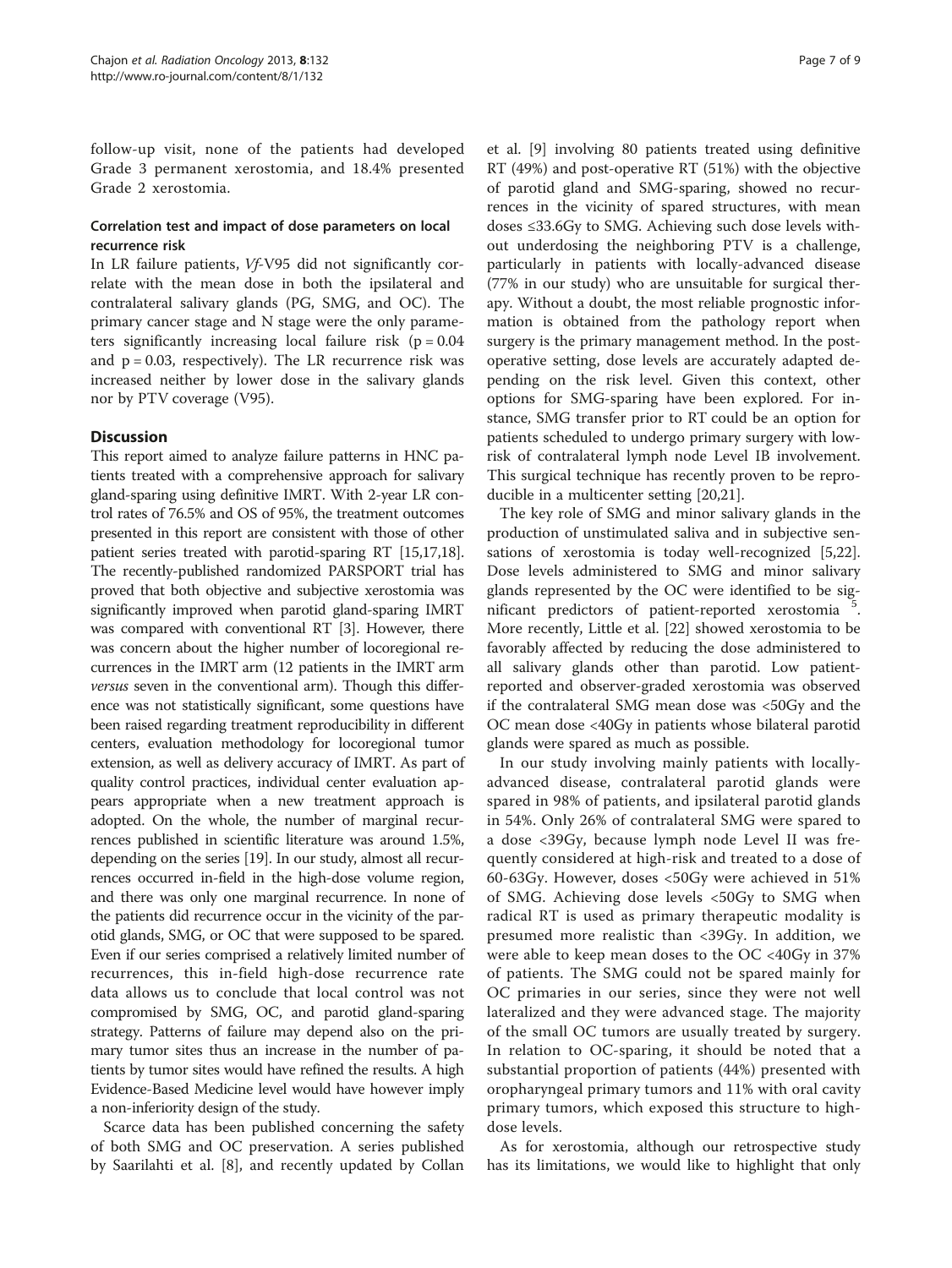<span id="page-7-0"></span>18.4% of our patients had Grade 2 xerostomia, with none exhibiting Grade 3 xerostomia. These results are considerably more favorable than those of another randomized study reporting Grade ≥2 xerostomia in 38% [3]. However, prospective trials must be undertaken to assess the final impact on patient quality of life.

Taking all the above points into consideration, it seems reasonable to maintaining mean doses of RT to the OC and SMGs as low as possible, in addition to parotid glands. Yet, for this approach, patients must be carefully selected. Sanguineti et al. [12] identified a non-significant risk (<5%) of Level IB involvement, even in patients with multiple positive neck levels suffering from early-stage oropharyngeal carcinomas. Eisbruch et al. [\[23\]](#page-8-0) recommended that in nasopharyngeal, oropharyngeal or laryngeal cancer cases, selective Level IB-sparing could be considered if Level II is not grossly involved. Having followed these recommendations in our clinical practice, our study findings revealed that a comprehensive approach for salivary gland-sparing in definitive IMRT may constitute a safe strategy. Yet the safety of this approach must be confirmed by other largerscale prospective studies.

#### Conclusion

Locoregional control does not appear to be compromised by SMG and OC-sparing, in addition to parotid glandsparing, in HNC patients treated using definitive IMRT. Most LR recurrences were in-field and located in regions covered by 95% of the prescription dose. As our series does not reveal a higher recurrence rate, our strategy consisting of sparing not only the parotid glands but also SMG and OC appears to be safe.

#### Competing interest

All authors declare no conflict of interest.

#### Authors' contributions

All authors were responsible for patients treatments and care. EC and RDC wrote the manuscript. EC collected the patients' data. RDC performed all statistcal analyses. All authors helped, read and approved the final manuscript.

#### Acknowledgements

The authors would like to thank Mr. Hervé Cadiou for his support with image management.

#### Author details

<sup>1</sup>Centre Eugène Marquis, rue de la bataille Flandres Dunkerque, CS44229, Rennes, Cedex 35042, France. <sup>2</sup>INSERM, Rennes U1099, France. <sup>3</sup>Université de Rennes 1, LTSI, Rennes, France. <sup>4</sup>Centre Hospitalier Régional Universitaire Pontchaillou, Rennes 35000, France.

#### Received: 25 February 2013 Accepted: 27 May 2013 Published: 30 May 2013

#### References

Graff P, Lapeyre M, Desandes E, et al: Impact of intensity-modulated radiotherapy on health-related quality of life for head and neck cancer patients: matched-pair comparison with conventional radiotherapy. Int J Radiat Oncol Biol Phys 2007, 67:1309–1317.

- 2. Kam MK, Leung SF, Zee B, et al: Prospective randomized study of intensitymodulated radiotherapy on salivary gland function in early-stage nasopharyngeal carcinoma patients. J Clin Oncol 2007, 25:4873–4879.
- 3. Nutting CM, Morden JP, Harrington KJ, et al: Parotid-sparing intensity modulated versus conventional radiotherapy in head and neck cancer (PARSPORT): a phase 3 multicentre randomised controlled trial. Lancet Oncol 2011, 12:127–136.
- 4. Pow EH, Kwong DL, McMillan AS, et al: Xerostomia and quality of life after intensity-modulated radiotherapy vs. conventional radiotherapy for early-stage nasopharyngeal carcinoma: initial report on a randomized controlled clinical trial. Int J Radiat Oncol Biol Phys 2006, 66:981–991.
- 5. Eisbruch A, Kim HM, Terrell JE, et al: Xerostomia and its predictors following parotid-sparing irradiation of head-and-neck cancer. Int J Radiat Oncol Biol Phys 2001, 50:695–704.
- 6. Murdoch-Kinch CA, Kim HM, Vineberg KA, et al: Dose-effect relationships for the submandibular salivary glands and implications for their sparing by intensity modulated radiotherapy. Int J Radiat Oncol Biol Phys 2008, 72:373–382.
- 7. Wang ZH, Yan C, Zhang ZY, et al: Impact of salivary gland dosimetry on post-IMRT recovery of saliva output and xerostomia grade for head-and-neck cancer patients treated with or without contralateral submandibular gland sparing: a longitudinal study. Int J Radiat Oncol Biol Phys 2011, 81:1479–1487.
- Saarilahti K, Kouri M, Collan J, et al: Sparing of the submandibular glands by intensity modulated radiotherapy in the treatment of head and neck cancer. Radiother Oncol 2006, 78:270–275.
- 9. Collan J, Kapanen M, Makitie A, et al: Submandibular gland-sparing intensity modulated radiotherapy in the treatment of head and neck cancer: sites of locoregional relapse and survival. Acta Oncol 2012, 51:735–742.
- 10. Yao M, Nguyen T, Buatti JM, et al: Changing failure patterns in oropharyngeal squamous cell carcinoma treated with intensity modulated radiotherapy and implications for future research. Am J Clin Oncol 2006, 29:606-612.
- 11. Chao KS, Wippold FJ, Ozyigit G, et al: Determination and delineation of nodal target volumes for head-and-neck cancer based on patterns of failure in patients receiving definitive and postoperative IMRT. Int J Radiat Oncol Biol Phys 2002, 53:1174–1184.
- 12. Sanguineti G, Califano J, Stafford E, et al: Defining the risk of involvement for each neck nodal level in patients with early T-stage node-positive oropharyngeal carcinoma. Int J Radiat Oncol Biol Phys 2009, 74:1356–1364.
- 13. Eisbruch A, Harris J, Garden AS, et al: Multi-institutional trial of accelerated hypofractionated intensity-modulated radiation therapy for early-stage oropharyngeal cancer (RTOG 00-22). Int J Radiat Oncol Biol Phys 2010, 76:1333–1338.
- 14. Marks LB, Yorke ED, Jackson A, et al: Use of normal tissue complication probability models in the clinic. Int J Radiat Oncol Biol Phys 2010, 76:S10–S19.
- 15. Dawson LA, Anzai Y, Marsh L, et al: Patterns of local-regional recurrence following parotid-sparing conformal and segmental intensity-modulated radiotherapy for head and neck cancer. Int J Radiat Oncol Biol Phys 2000, 46:1117–1126.
- 16. Cox JD, Stetz J, Pajak TF: Toxicity criteria of the radiation therapy oncology group (RTOG) and the European organization for research and treatment of cancer (EORTC). Int J Radiat Oncol Biol Phys 1995, 31:1341–1346.
- 17. Bussels B, Maes A, Hermans R, et al: Recurrences after conformal parotidsparing radiotherapy for head and neck cancer. Radiother Oncol 2004, 72:119–127.
- 18. Chao KS, Ozyigit G, Tran BN, et al: Patterns of failure in patients receiving definitive and postoperative IMRT for head-and-neck cancer. Int J Radiat Oncol Biol Phys 2003, 55:312–321.
- 19. Toledano I, Graff P, Serre A, et al: Intensity-modulated radiotherapy in head and neck cancer: results of the prospective study GORTEC 2004–03. Radiother Oncol 2012, 103:57–62.
- 20. Pathak KA, Bhalavat RL, Mistry RC, et al: Upfront submandibular salivary gland transfer in pharyngeal cancers. Oral Oncol 2004, 40:960–963.
- 21. Jha N, Harris J, Seikaly H, et al: A phase II study of submandibular gland transfer prior to radiation for prevention of radiation-induced xerostomia in head-and-neck cancer (RTOG 0244). Int J Radiat Oncol Biol Phys 2012, 84:437–442.